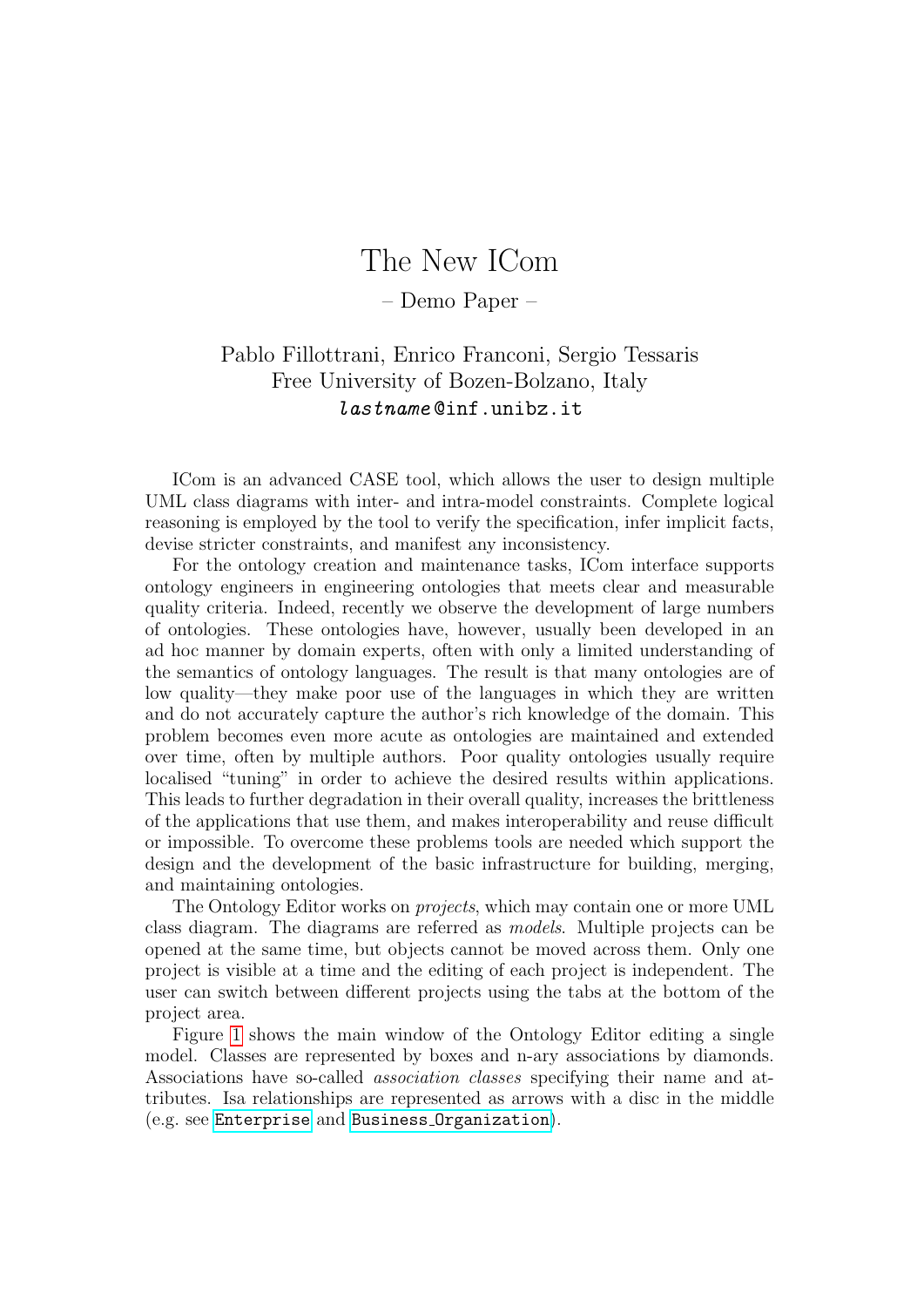

<span id="page-1-0"></span>Figure 1: Ontology Editor main window

Although the Ontology Editor can be used as a standalone modelling tool, exploiting its full capabilities require the coupling of the system with any DIG enabled Description Logic reasoner [\[3,](#page-2-0) [1\]](#page-2-1). The leverage of automated reasoning to support the domain modelling is enabled by a precise semantic definition of all the elements of the class diagrams. The diagrams and inter-model constraints are internally translated into a class-based logic formalism. The same underlying logic enables the use of a view definition language to specify additional contraints, not captured at the diagram level. The next section introduces this logic-based modelling language.

After the verification process, the system provides the user with a visual account of the deductions by modifying the appearance of the model diagrams in the project. The user can discard the deductions and the entire project will be returned to its original state (and any information about unsatisfiability will be discarded). Alternatively, the equivalence, subsumption association, and role cardinality deductions can be added permanently to the project by committing them.

ICom is a fairly mature project, its first release has been published in 2001 (see [\[4,](#page-2-2) [2\]](#page-2-3)). This paper presents the new improved version of the tool. Although the theoretical underpinning is the same, ICom in its current version underwent major changes in several crucial aspects. First of all, the diagrammatic representation is now based on UML rather than Entity Relationship diagrams. The graphical interface has been completely rewritten to improve the usability and intuitiveness of the tool. Interoperability with other tools is a crucial aspect; so, import and export modules have been developed for XMI 2.x [\[5\]](#page-2-4) and Description Logics based ontology languages.